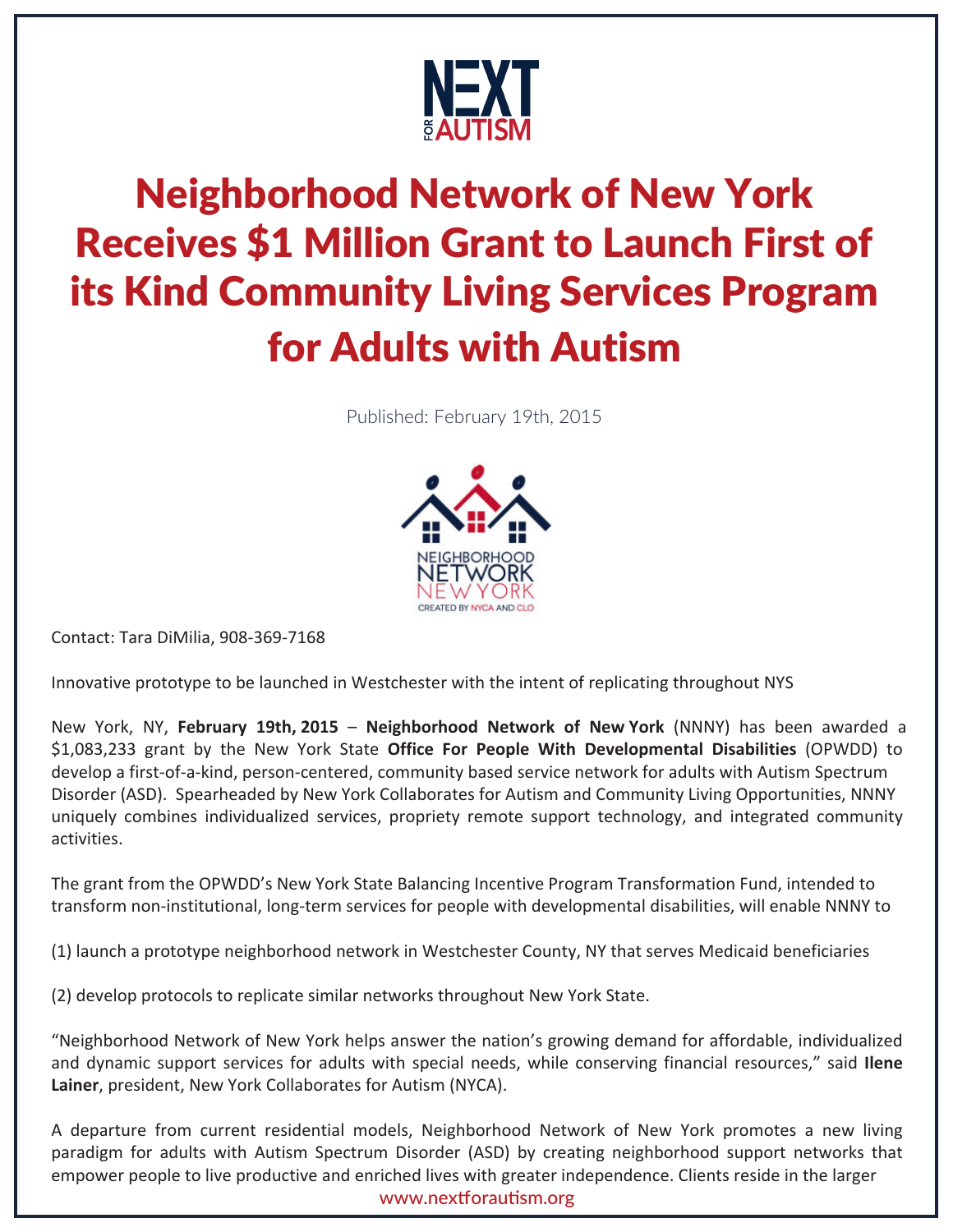community, with or near professional families or neighbors who are trained to mentor them through daily life. Service professionals, clinicians and community members, aided by individualized remote technology, enhance this network, delivering on-demand, affordable support, as well as learning programs and community immersion opportunities.

"NNNY will connect people with special needs to the support services they require, when they need them, through the creation of a 'smart' neighborhood-within-a-neighborhood. Uniquely designed to use existing homes and apartments, NNNY leverages limited financial resources for what matters most, support and building community connections," added Michael Strouse, PhD, president, Community Living Opportunities (CLO) and HomeLink Support Technologies.

## **NNNY is distinguished by its unique approach, which combines three innovative features:**

- **1. Individualized Living Services for all Levels of Need**  Clients may live alone or with a roommate in apartment complexes where other clients and non-NNNY residents also live. Trained and certified professionals, who reside nearby with their own families, provide individualized mentoring and guidance 24/7. Those who require greater support may live with a professional family in a home setting.
- **2. Proprietary Remote Support Technology** NNNY homes will be fitted with remote technology, developed by CLO, that offers tailored security and communications features, following custom privacy protocols. Cameras and sensors allow professionals to personally interact with clients from a monitoring center within the community to ensure their safety, provide real-time coaching, and trigger additional clinical intervention on an as needed (and therefore less costly, basis.)
- **3. The Communiversity**  Expanding on traditional day services, the Communiversity facilitates life-long learning with a curriculum that reinforces critical life-skills, job readiness and volunteer training, as well as communal and recreational activities that encourage social immersion and inclusion in the wider community.

"Current options for people with autism and other disabilities, such as group homes, in-home staffing, and traditional day services are expensive, relying upon 24-hour staff that may not always be needed. NNNY offers a viable and realistic, alternative living model, which promotes independence within a structured, caring, and inclusive community," said Ilene Lainer of NYCA. "This program is timely and critical, especially with more than half a million teens with ASD expected to become adults in the next decade."

"NNNY will use nationally-regarded, evidence-based, community service models, quality assurance systems, and remote technology supports developed by CLO over three decades," added Michael Strouse of CLO. "We look forward to the opportunity to combine these features in the Northeast, to deliver unprecedented individual, person-centered outcomes for people with developmental disabilities."

**New York Collaborates for Autism (NYCA)** is a non-profit organization that strategically designs and launches innovative, one-of-a-kind programs to improve the lives of people living with Autism Spectrum Disorder (ASD). Using an entrepreneurial approach, NYCA seeks to transform the current landscape of autism services and challenge the status quo by creating programs and opportunities that empower people with ASD to live fulfilling and joyful lives. NYCA collaborates with national thought leaders, partners with leading community-based organizations, provides tactical expertise and critical early-stage management, and raises vital seed money. NYCA sees the possibilities and creates the path. For a portfolio of programs, please visit http://www.nyc4a.org.

## www.nextforautism.org